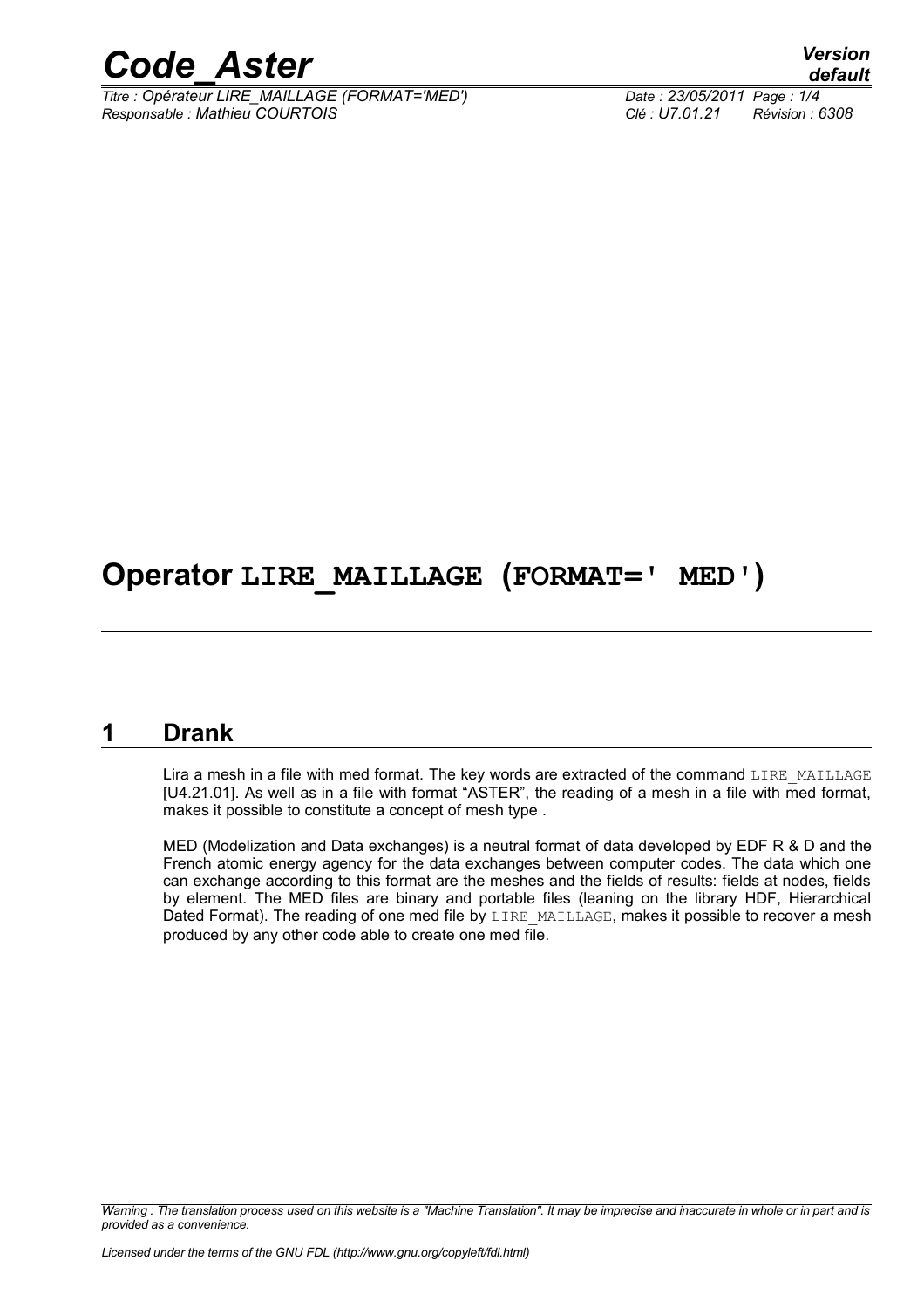# *Code\_Aster Version*

*Titre : Opérateur LIRE\_MAILLAGE (FORMAT='MED') Date : 23/05/20121 Page : 23/05/20121 Page : 23/05/20121 Responsable : Mathieu COURTOIS Clé : U7.01.21 Révision : 6308*

## *default*

## **2 Syntax**

| [mesh] = LIRE MAILLAGE (<br>my |                                                                     |                                       |                |
|--------------------------------|---------------------------------------------------------------------|---------------------------------------|----------------|
| [DEFAULT]                      | $\Diamond$ UNITE=/20                                                | $\mathbf{r}$                          |                |
|                                |                                                                     | $/i$ ,                                | $[1]$          |
| [DEFAULT]                      | $\Diamond$ FORMAT=/                                                 | "MED",                                |                |
|                                | ◇NOM MED=nomamd                                                     | $\mathbf{r}$                          | [TXM]          |
|                                | $\Diamond$ INFO MED=/1                                              | $\mathbf{r}$                          |                |
|                                |                                                                     | $/2$ ,                                |                |
|                                | $ØRENOWLED =$<br>NOM MED=nom-gr-med<br>$NOM=nom-gr$<br>$),$ , $)$ , | ( F (<br>$\mathbf{r}$<br>$\mathbf{r}$ | [TXM]<br>[TXM] |
| [DEFAULT]                      | $0$ INFO= $/1$                                                      | $\pmb{r}$                             |                |
|                                |                                                                     | $/2$ ,                                |                |
|                                |                                                                     |                                       |                |

*Warning : The translation process used on this website is a "Machine Translation". It may be imprecise and inaccurate in whole or in part and is provided as a convenience.*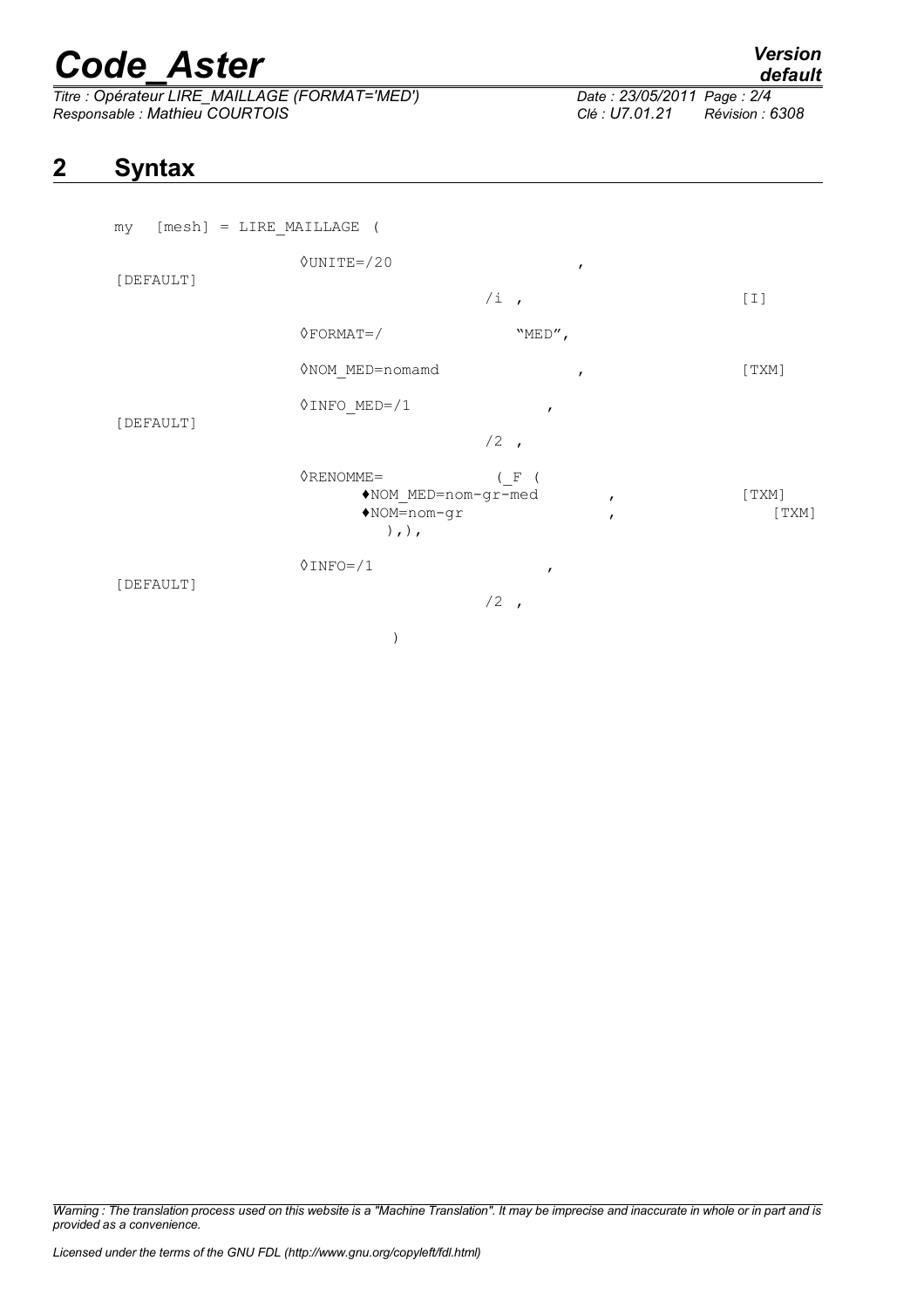## *Code\_Aster Version*

*Titre : Opérateur LIRE\_MAILLAGE (FORMAT='MED') Date : 23/05/2011 Page : 3/4 Responsable : Mathieu COURTOIS Clé : U7.01.21 Révision : 6308*

## **3 Operands**

### **3.1 Operand UNITE**

#### $Q$ UNITE=i

logical Number of unit of the file mesh to med format. The value by default is 20 which is used for the Aster format .

#### **Caution:**

*Astk positions to 21 the number associated with mesh file a MED (mmed type). It is necessary to take care of coherence.*

## **3.2 Operand FORMAT**

 $\Diamond$ FORMAT=/ "MED"

operand FORMAT makes it possible to specify the format of the file to reading. Format "MED" means with procedure  $LIRE$  MAILLAGE that the mesh with reading is in a file with med format.

As well as for a file with the Aster format, the data read are:

• the list of the nodes number, name, coordinated,

the list of meshes the number, name, type, name of the nodes,

- the list of the number nodes groups, name, many nodes, names of the nodes,
	- the list of the number mesh groups, name, number of meshes, names of meshes.

#### **Note :**

*In one med file, there is partition of the nodes and meshes according to the groups. A partition corresponds to a family MED. In one med file, the groups are distributed within the families: one thus finds there families of nodes and families of meshes. During the reading of one med file, the lists of the nodes groups and meshes are made up with the flight by decomposition of the families.*

## **3.3 Operand NOM\_MED**

#### ◊NOM\_MED=nomamd

One med file can contain several meshes. Each mesh is located by its name. To read a mesh in particular, it is necessary to provide its name in argument of this key word NOM\_MED. In the absence of key word, the first mesh found in the file will be read. It is the comfortable solution when it is known that the file contains only one mesh.

## **3.4 Operand INFO\_MED**

◊INFO\_MED=/1 [DEFAULT]

Level of printing in the file "MESSAGE". This operand supplements operand INFO LIRE\_MAILLAGE of the command and provides information specific to med format.

| INFO MED: 1 |  | no printing                     |  |
|-------------|--|---------------------------------|--|
| INFO MED: 2 |  | printing in the file "MESSAGE": |  |

/2

correspondence enters the families of the MED file and the nodes groups and of meshes.

#### **Note:**

*Warning : The translation process used on this website is a "Machine Translation". It may be imprecise and inaccurate in whole or in part and is provided as a convenience.*